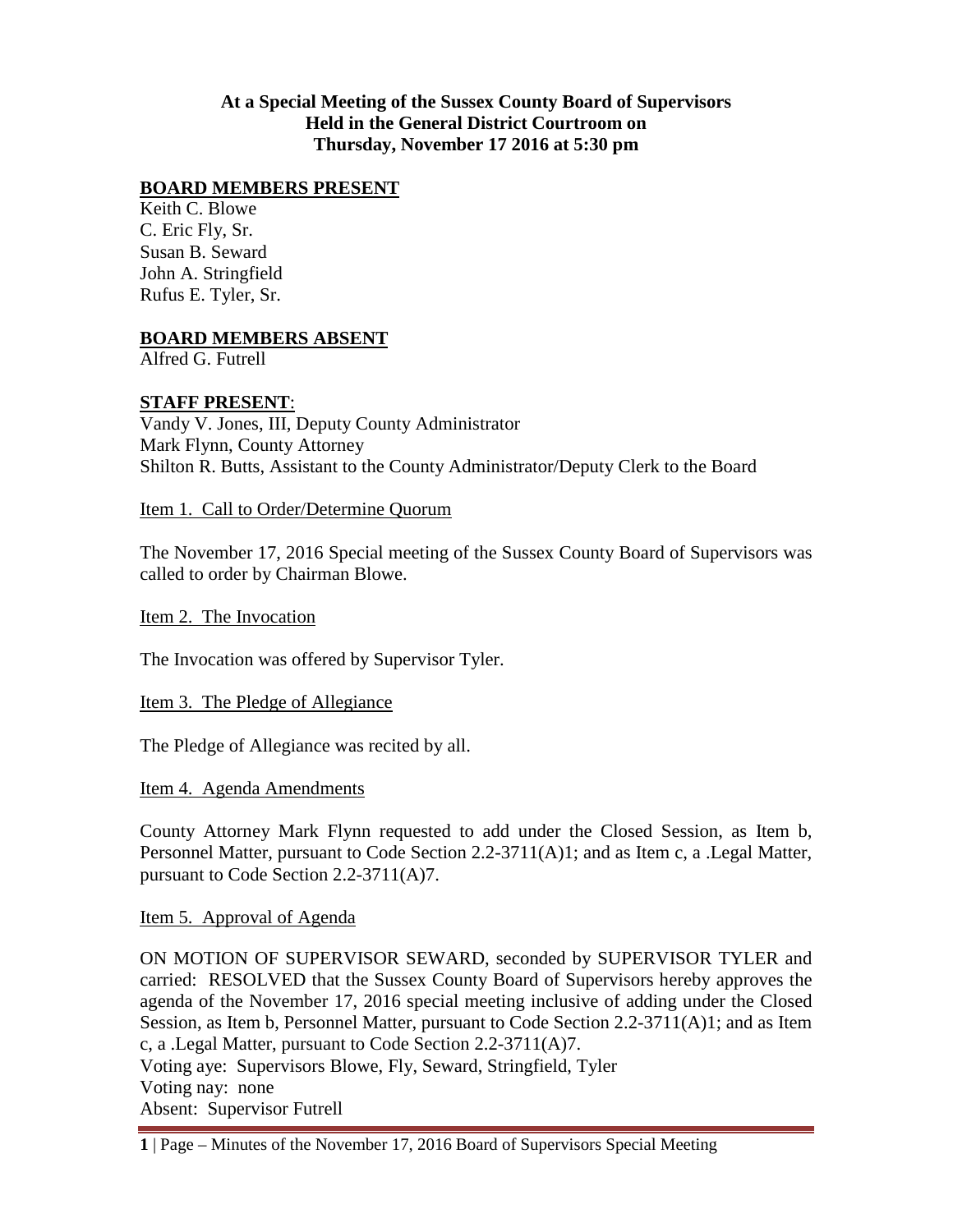Dr. Michael Chandler presented an overview of the draft summation of the effort taken by the Board of Supervisors regarding a vision station, mission statement, Sussex County core values, a tag line and four (4) strategic initiatives/action agenda for 2017-2020.

The Board members actively participated in the discussion of overview of the draft summation and suggested modifications as needed. Dr. Chandler will provide the Board with updates made.

Dr. Chandler reviewed a "Prioritizing the Sussex County 2017-2020 Strategic Initiatives Action Agenda" exercise that the Board members are to return to him by December 2, 2016.

The Board members were provided with the latest draft of the summation.

Dr. Chandler will be present at the special meeting of the Board of Supervisors scheduled for December 15, 2016 at 5:45 p.m. to provide the Board with updates made.

## 12.01 Convene into Closed Session

ON MOTION OF SUPERVISOR SEWARD, seconded by SUPERVISOR STRINGFIELD and carried: RESOLVED that the Sussex County Board of Supervisors hereby enters Closed Session for (1) discussion concerning a perspective business or industry or the expansion of an existing business or industry where no prior announcement has been made of the business or industry interest in locating or establishing a facility in the community pursuant to applicable Code Section 2.2-3711(A)5; (2) consultation of legal counsel for disposition of County property pursuant to applicable Code Section 2.2- 3711(A)5; and (3) for consultation of legal counsel briefings by attorneys of a specific legal matter pursuant to applicable Code Section 2.2-3711(A)7 regarding Atlantic Waste, as well Crater District Area Agency on Aging.

Voting aye: Supervisors Blowe, Fly, Seward, Stringfield, Tyler Voting nay: none Absent: Supervisor Futrell

12.02 Reconvene to Open Session

ON MOTION OF SUPERVISOR SEWARD, seconded by SUPERVISOR FLY and carried: RESOLVED that the Sussex County Board of Supervisors hereby returns to Open Session. Voting aye: Supervisors Blowe, Fly, Seward, Stringfield, Tyler Voting nay: none Absent: Supervisor Futrell

12.03 Certification